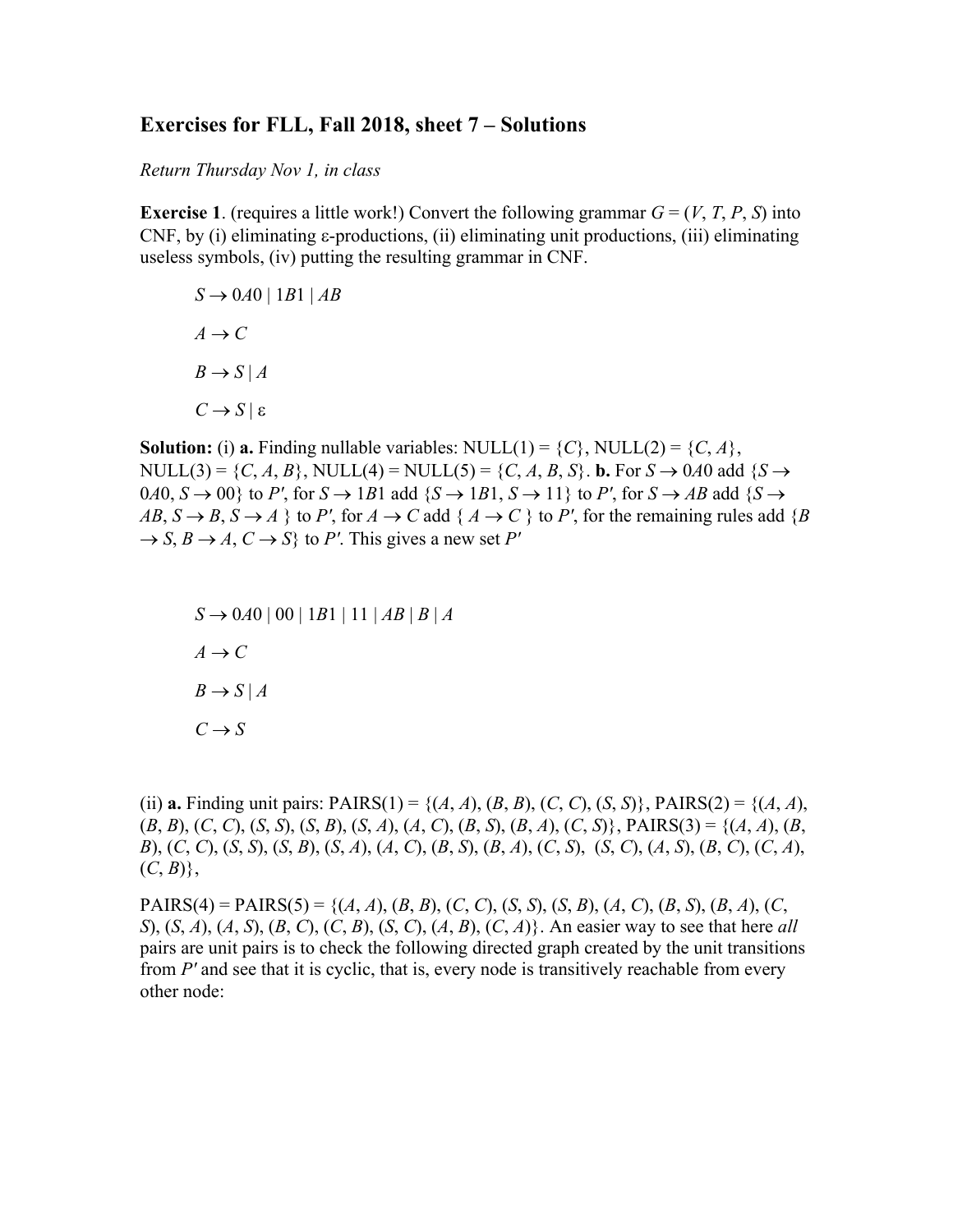*S A*  $1\times1$ *B C*  $S \rightarrow 0A0 | 00 | 1B1 | 11 | AB | B | A$  $A \rightarrow C$  $B \rightarrow S | A$  $C \rightarrow S$ 

**b.** Stripping from P' all unit productions and then adding all productions of the form  $A \rightarrow$  $\alpha$ , where  $B \to \alpha$  is a non-unit production in P' and  $(A, B)$  is a unit pair, yields  $P'' =$ 

 $S \rightarrow 0A0 | 00 | 1B1 | 11 | AB$  $A \rightarrow 0A0 | 00 | 1B1 | 11 | AB$  $B \to 0A0 | 00 | 1B1 | 11 | AB$  $C \rightarrow 0A0 | 00 | 1B1 | 11 | AB$ 

(iii) **a.** We first detect all generating symbols. GEN(1) =  $\{0,1\}$ , GEN(2) = GEN(3) =  $\{0,$  $1, A, B, C, S$ .

**b.** Deleting from *G* all nongenerating symbols and productions in which such symbols occur, yields  $G_2 = (V, T, P'', S)$ , because there are no non-generating symbols or productions.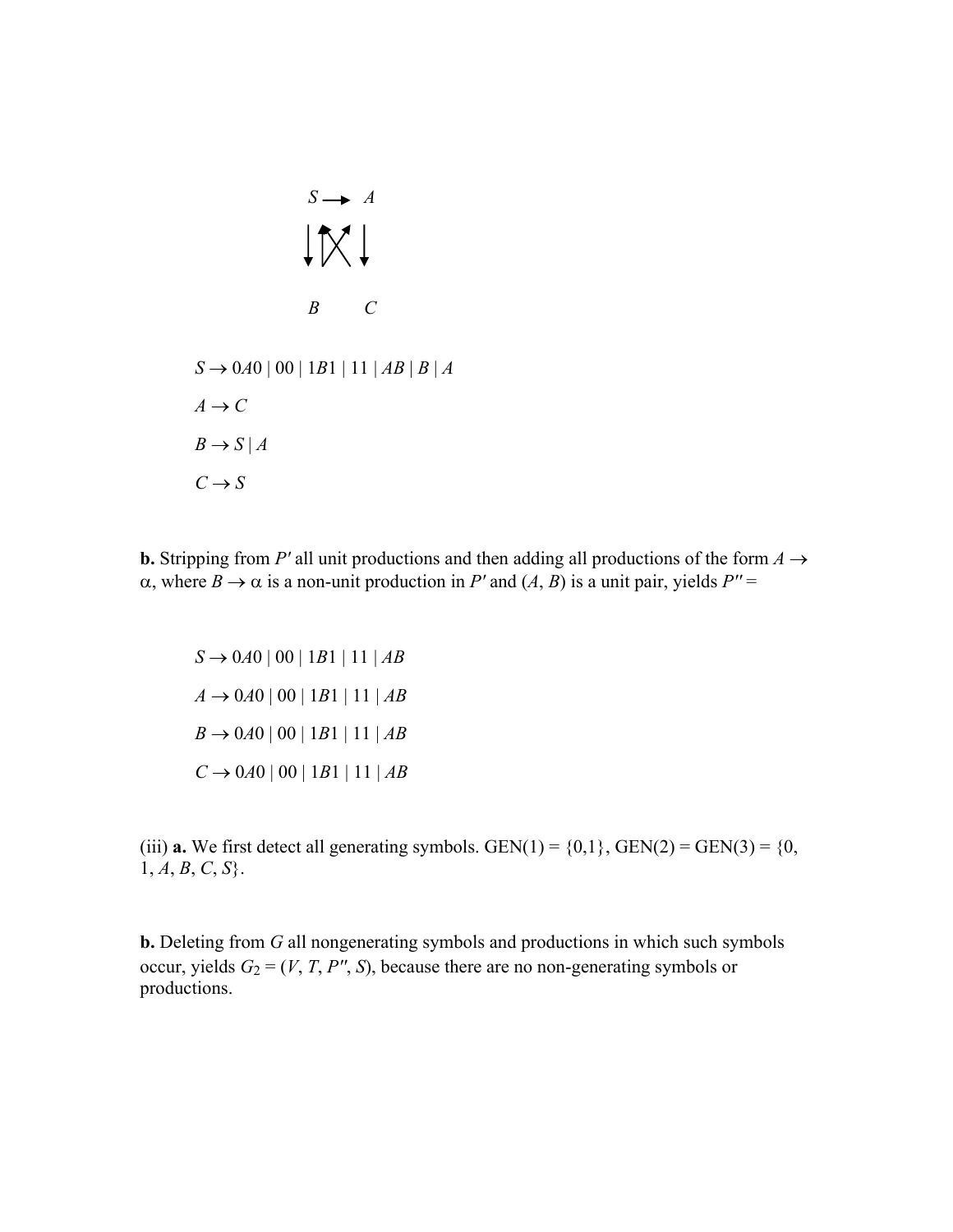**c.** Next we find all reachable symbols of  $G_2$ . The graph described in the lecture notes is



From this we see that the reachable symbols are {0, 1, *S*, *A*, *B*}.

**d.** Finally we eliminate from  $G_2$  all non-reachable symbols and productions in which such symbols occur, to obtain  $G_1 = (\{S, A, B\}, \{0, 1\}, P''', S)$ , where  $P''' =$ 

 $S \rightarrow 0A0 | 00 | 1B1 | 11 | AB$  $A \rightarrow 0A0 | 00 | 1B1 | 11 | AB$  $B \to 0A0 | 00 | 1B1 | 11 | AB$ 

(iv) In the last step, we obtain a CNF grammar by carrying out the two steps given in the proof of theorem 4.10 in the lecture notes.

**a.** Arrange that all bodies of lenght 2 or more consists only of variables. This gives us productions *P'''' =*

 $S \rightarrow A_0 A A_0 | A_0 A_0 | A_1 B A_1 | A_1 A_1 | AB$  $A \rightarrow A_0 A A_0 | A_0 A_0 | A_1 B A_1 | A_1 A_1 | A B$  $B \to A_0 A A_0 | A_0 A_0 | A_1 B A_1 | A_1 A_1 | A B$  $A_0 \rightarrow 0$  $A_1 \rightarrow 1$